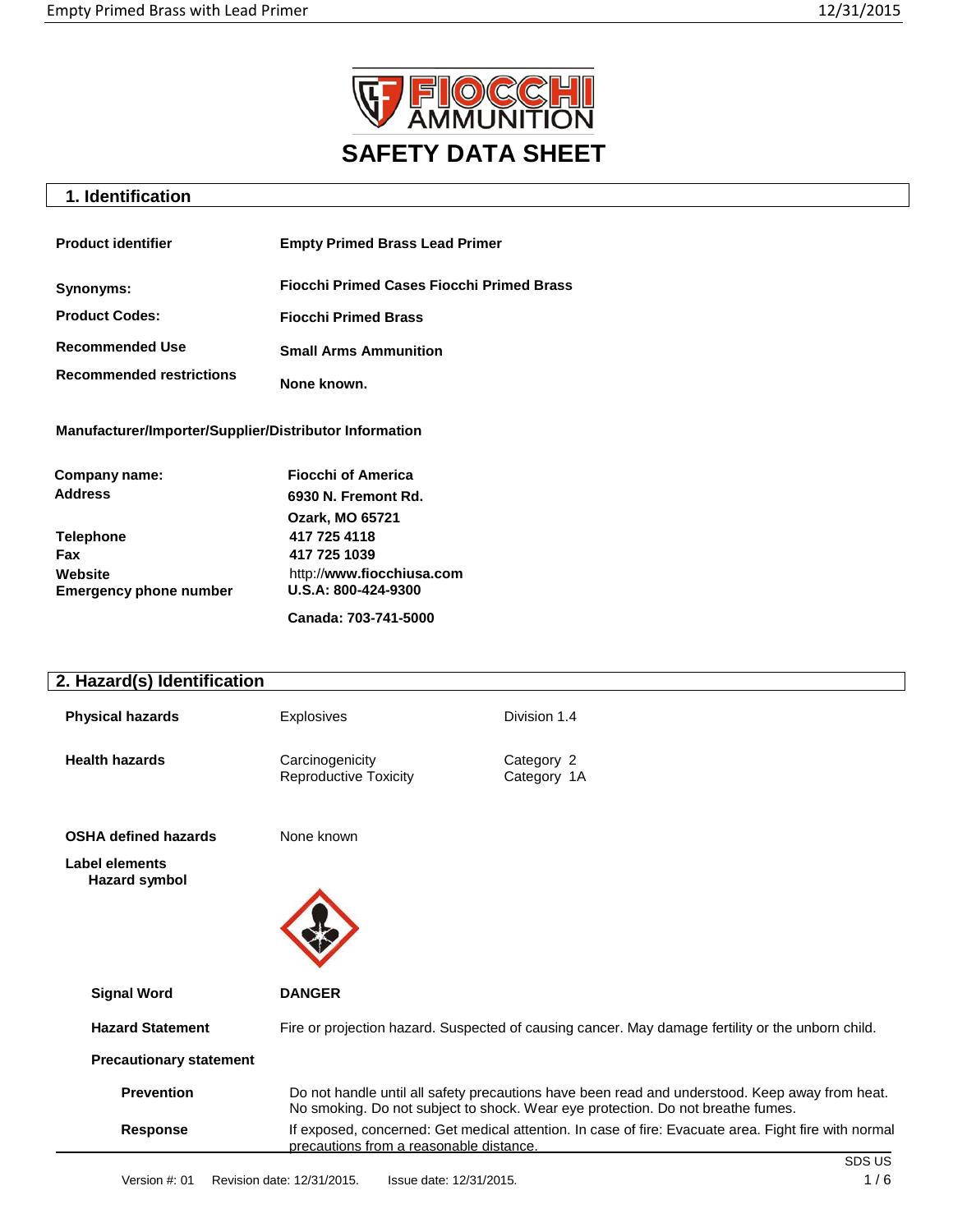| <b>Empty Primed Brass Lead Primer</b> | 12/31/2015                                                                                                                                                                                                                                                                                                                                                                                                                                                                                                                           |  |
|---------------------------------------|--------------------------------------------------------------------------------------------------------------------------------------------------------------------------------------------------------------------------------------------------------------------------------------------------------------------------------------------------------------------------------------------------------------------------------------------------------------------------------------------------------------------------------------|--|
| <b>Storage</b>                        | Store in accordance with applicable fire codes. Keep only in original packaging.                                                                                                                                                                                                                                                                                                                                                                                                                                                     |  |
| <b>Disposal</b>                       | Dispose of primer in accordance with local regulations.                                                                                                                                                                                                                                                                                                                                                                                                                                                                              |  |
| <b>Other information</b>              | The hazardous components of this product are encased and are not biologically available.<br>Therefore, some health hazards do not apply to the overall product. Decomposition products,<br>including lead containing compounds, are released during the firing of primers. Use only outdoors<br>or in a well-ventilated area. Do not attempt to open or dissect primer, as it may explode causing<br>projectiles dangerous to the eyes, skin and body. Keep stored in factory packaging in tray provided<br>to avoid explosion risk. |  |

# **3. Composition / Information on Ingredients**

| <b>Chemical Name</b> | <b>CAS Number</b> | %    |
|----------------------|-------------------|------|
| Copper               | 7440-50-8         | 64.1 |
| Styphnate<br>Lead    | 15245-44-0        | 0.44 |

**Composition Comments** All concentrations are in percent by weight.

## **4. First Aid Measures**

**Inhalation** Remove to fresh air. If symptoms occur, get medical attention. **Skin contact** Wash exposed skin with plenty of soap and water. Get medical attention if irritation or other symptoms occur. **Eye contact** Do not rub eyes. Flush eyes with plenty of water. If eye irritation develops and persists, get medical attention. **Ingestion** Rinse mouth thoroughly with water. If symptoms develop get medical attention.

#### **Most important symptoms/effects, acute and delayed**

Fragments from fired primer can cause physical injury. When primer is fired or otherwise discharged, dust and/or fumes may be absorbed by the digestive system and can result in both acute and chronic overexposure. Symptoms may include gastrointestinal irritation, nausea, vomiting and diarrhea. High concentrations of dust and/or fumes may irritate throat and respiratory system and cause coughing. Symptoms of chronic exposure to lead include anemia, visual and hearing disturbances, headache, memory loss, fatigue, muscle weakness, tremors, and convulsions. Ingestion of a complete primer can cause irritation to the digestive system, and possibly other unknown health effects.

#### **Indication of immediate medical attention and special treatment needed**

Provide general supportive measures and treat symptomatically.

#### **General information**

In case of accident or if you feel unwell, seek medical advice immediately. Ensure that medical personnel are aware of the material(s) involved.

| 5. Fire-Fighting Measures                     |                                                                                                                                                                                                                                                                                                                                                                                                                                                                                             |
|-----------------------------------------------|---------------------------------------------------------------------------------------------------------------------------------------------------------------------------------------------------------------------------------------------------------------------------------------------------------------------------------------------------------------------------------------------------------------------------------------------------------------------------------------------|
| Suitable extinguishing media                  | Water spray; Water fog. Class A foam.                                                                                                                                                                                                                                                                                                                                                                                                                                                       |
| Unsuitable extinguishing media                | None.                                                                                                                                                                                                                                                                                                                                                                                                                                                                                       |
| Specific hazards arising from<br>the chemical | May ignite if heated to 250°F (121°C) causing projection of metal fragments. Mass<br>explosion will not occur in factory packaging. Hazardous chemical and toxic by-products<br>from chemical decomposition may be formed during fire. These products vary depending on<br>fire conditions and other combustibles present during fire. These may include smoke,<br>carbon monoxide, carbon dioxide, oxides of nitrogen and lead fumes. Complete ventilation<br>of structure is recommended. |
| Personal protective equipment                 | Self-contained breathing apparatus (SCBA) and full structural protective clothing should be<br>worn for any fire or exposure to heat. This includes, but is not limited to, protective coat,<br>pants, boots, firefighting gloves, SCBA with facepiece and helmet, protective hood and eye<br>protection. (NFPA 1971).                                                                                                                                                                      |
| Fire suppression quidance                     | Perform a risk assessment before engaging in offensive firefighting operations. Unless life<br>safety risk or significant risk of property loss is present, consider taking defensive posture,<br>protecting exposures and maintaining safe distance until material is consumed. For further<br>information see the video "Ammunition and the Fire Fighter" by the Sporting Arms and<br>Ammunition Manufacturers' Institute (SAAMI): www.youtube.com/watch?v=3SIOXowwC4c                    |
| <b>Specific methods</b>                       | Evacuate personnel to a safe area according to pre-determined public protection zones.<br>Refer to pre-incident response and structural plans to determine potential for involvement of<br>other hazardous materials. Direct water streams at product to reduce projectile hazard from<br>SDS US                                                                                                                                                                                            |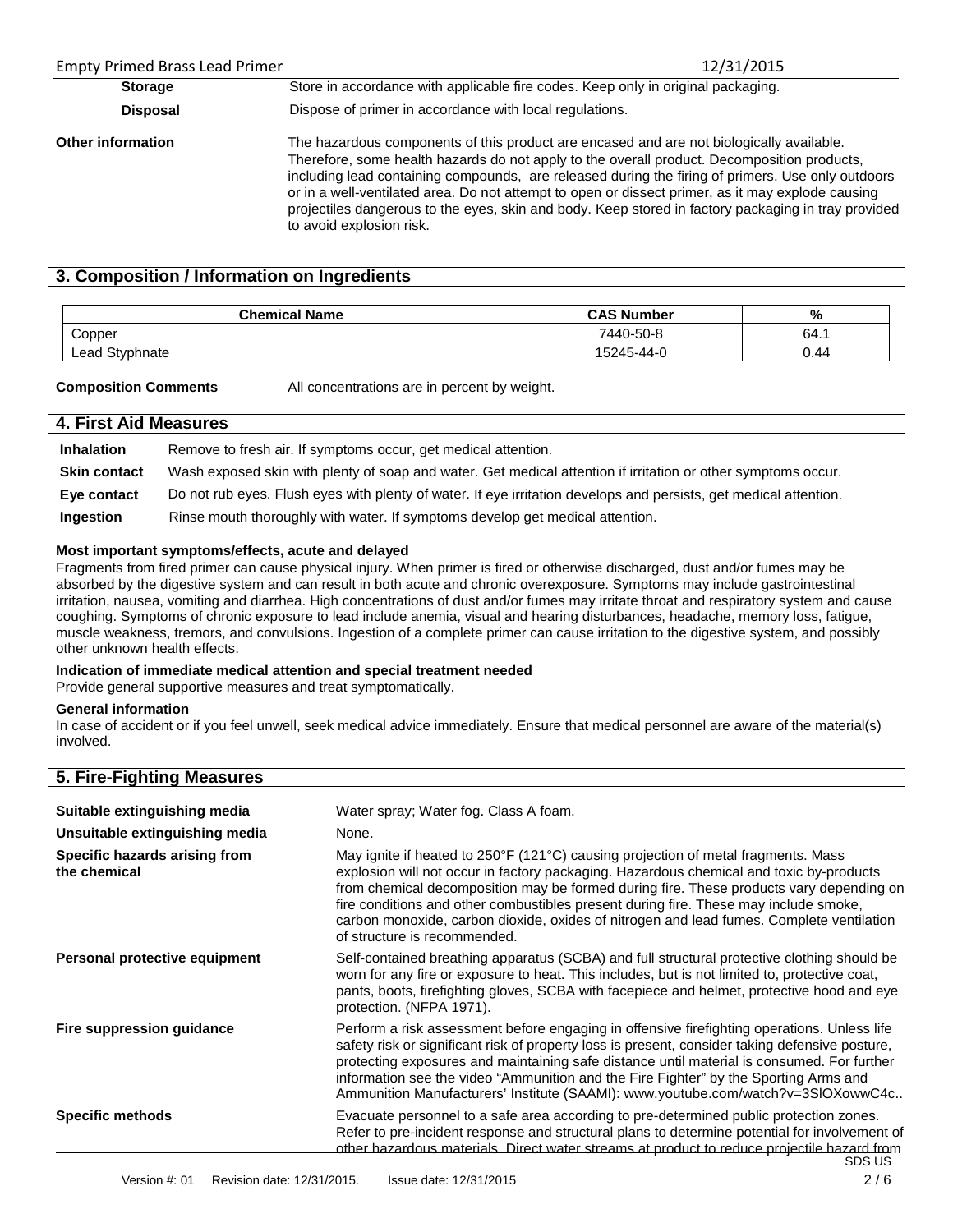exploding cartridges. After the fire is controlled, heated products can still re-ignite and project pieces of metal posing risk to fire-fighters. Full PPE including respiratory protection should be worn during salvage, overhaul and fire investigation. Do not disturb the involved area until the fire is completely extinguished and the product and packaging are allowed to cool down to ambient temperatures.

# **6. Accidental Release Measures**

#### **Personal precautions, protective equipment and emergency procedures**

Keep unnecessary personnel away. Eliminate all ignition sources. Wear appropriate personal protective equipment. Damaged primers can explode upon contact creating projectiles dangerous to eyes, skin and body. For personal protection, see section 8 of the SDS.

#### **Methods and materials for containment and cleaning up**

Sweep up spillage and collect in original tray or submerge in oil. For waste disposal, see section 13 of the SDS.

#### **Environmental precautions**

Avoid discharge into drains, water courses or onto the ground.

# **7. Handling and Storage**

| <b>Precautions for safe handling</b> | Projectiles from fired primer can cause physical injury. Do not handle until safety precautions have<br>been read and understood. Do not subject to mechanical shock. Remove product from service if any<br>of the following conditions occur: corrosion, physical damage, exposure to oil or spray lubricants.<br>Provide appropriate exhaust ventilation. Do not breathe decomposition products. Lead containing<br>compounds are released during the firing of primers. Care should be taken to minimize the potential<br>exposure to lead. Do not taste or swallow. Wear appropriate personal protective equipment. Observe<br>good industrial hygiene practices. |
|--------------------------------------|-----------------------------------------------------------------------------------------------------------------------------------------------------------------------------------------------------------------------------------------------------------------------------------------------------------------------------------------------------------------------------------------------------------------------------------------------------------------------------------------------------------------------------------------------------------------------------------------------------------------------------------------------------------------------|
| <b>Conditions for safe storage</b>   | Store in original container. Keep container tightly closed. Store in a cool, dry, well-ventilated place<br>away from all sources of ignition. Store away from incompatible materials (see Section 10 of<br>the SDS).                                                                                                                                                                                                                                                                                                                                                                                                                                                  |

# **8. Exposure Controls / Personal Protection**

#### **Occupational exposure limits**

| <b>Chemical Name</b> | <b>CAS Number</b> | <b>ACGIH TLV</b>            | <b>OSHA PEL</b>                                           | <b>Other Information</b> |
|----------------------|-------------------|-----------------------------|-----------------------------------------------------------|--------------------------|
| Copper               | 7440-50-8         | $0.2 \text{ mg/m}^3$ (fume) | $0.1 \text{ mg/m}^3$ (fume)<br>' mg/m <sup>3</sup> (dust) |                          |
| Lead Styphnate       | 15245-44-0        | None established            | None established                                          |                          |

#### **Biological limit values**

No biological exposure limits noted for the ingredient(s).

#### **Appropriate engineering controls**

Ensure adequate ventilation, especially in confined areas.

#### **Individual protection measures, such as personal protective equipment**

| Eye/face protection                             | Wear safety glasses with side shields (or goggles).                                                                                                                                                                         |
|-------------------------------------------------|-----------------------------------------------------------------------------------------------------------------------------------------------------------------------------------------------------------------------------|
| <b>Skin protection</b>                          | Wear appropriate protective clothing when cleaning equipment.                                                                                                                                                               |
| <b>Hand protection</b><br><b>Other</b>          | Wear protective gloves when cleaning equipment.                                                                                                                                                                             |
| <b>Respiratory protection</b>                   | Wear appropriate respiratory protection when cleaning equipment.                                                                                                                                                            |
| <b>General hygiene</b><br><b>Considerations</b> | Always observe good personal hygiene measures, such as washing after handling the material and before<br>eating, drinking, and/or smoking. Routinely wash work clothing and protective equipment to remove<br>contaminants. |

#### **9. Physical and Chemical Properties**

| Brass Cartridge. |         |
|------------------|---------|
| Solid.           |         |
| Cartridge.       | 0.00110 |
|                  |         |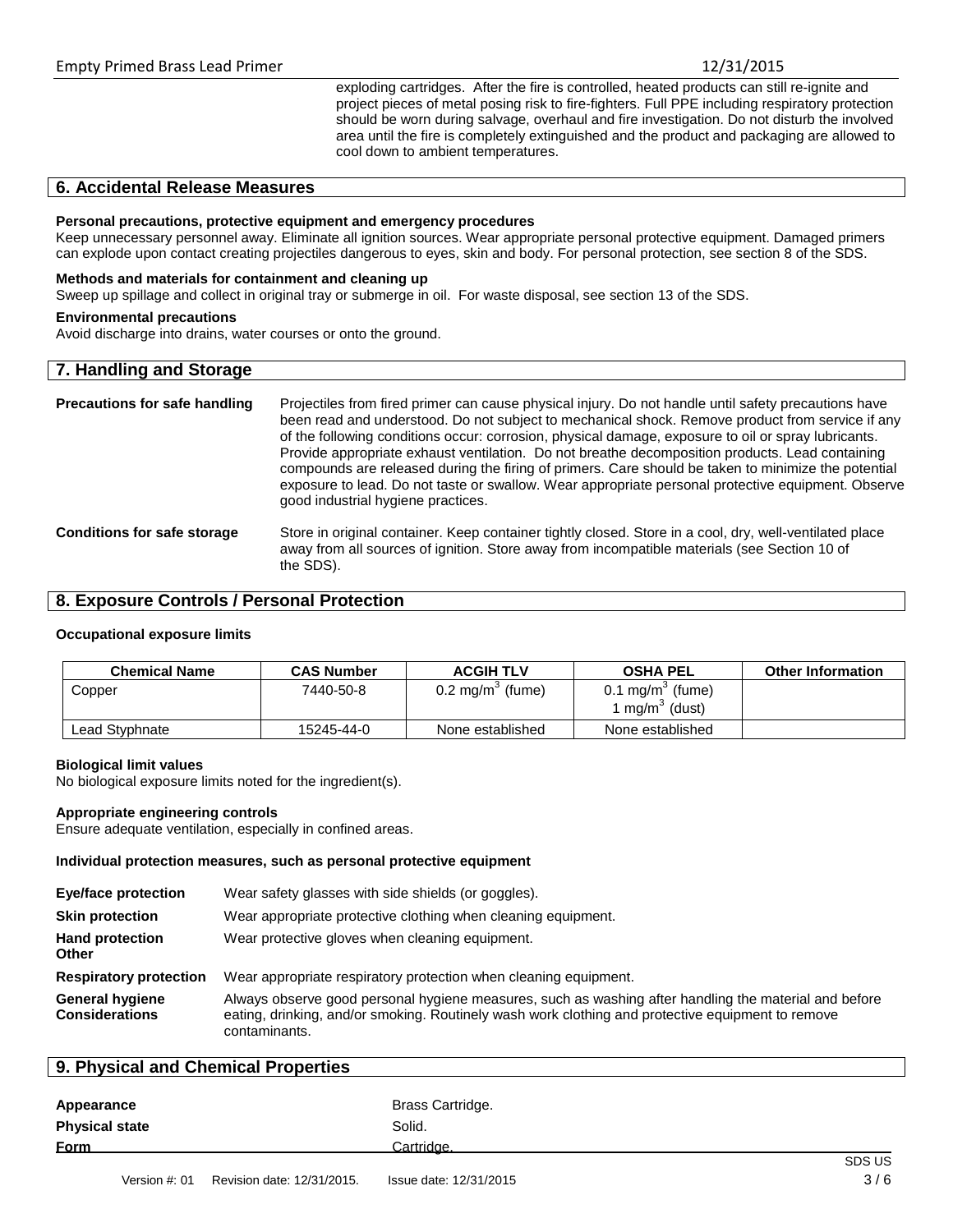| Color                                        | Brass.                     |
|----------------------------------------------|----------------------------|
| Odor                                         | None.                      |
| <b>Odor threshold</b>                        | Not available.             |
| рH                                           | Not applicable.            |
| Melting point/freezing point                 | Not applicable.            |
| Initial boiling point / boiling range        | Not applicable.            |
| <b>Flash point</b>                           | Not applicable.            |
| <b>Evaporation rate</b>                      | Not applicable.            |
| Flammability (solid, gas)                    | Fire or projection hazard. |
| Upper/lower flammability or explosive limits | Not applicable.            |
| Vapor pressure                               | Not applicable.            |
| Vapor density                                | Not applicable.            |
| <b>Relative density</b>                      | >1                         |
| Solubility(ies)                              | Not applicable.            |
| <b>Partition coefficient</b>                 |                            |
| (n-octanol/water)                            | Not applicable.            |
| <b>Auto-ignition temperature</b>             | 250°F / 121°C              |
| <b>Decomposition temperature</b>             | Not available.             |
| <b>Viscosity</b>                             | Not applicable.            |
|                                              |                            |

# **10. Stability and Reactivity**

| <b>Reactivity</b>                                   | May explode with friction, impact, heat, and low level electrical current.                 |  |
|-----------------------------------------------------|--------------------------------------------------------------------------------------------|--|
| <b>Chemical stability</b>                           | Risk of explosion by shock, friction, fire or other sources of ignition.                   |  |
| <b>Possibility of hazardous</b><br><b>Reactions</b> | Hazardous polymerization does not occur.                                                   |  |
| <b>Conditions to avoid</b>                          | Extreme temperatures. Avoid contact with incompatible materials. Heat, sparks, and flames. |  |
| Incompatible materials                              | Strong acids, bases, and oxidizers.                                                        |  |
| <b>Hazardous decomposition</b><br><b>Products</b>   | Carbon monoxide, carbon dioxide, oxides of nitrogen, lead fumes.                           |  |

# **11. Toxicological information**

### **Information on likely routes of exposure**

| <b>Inhalation</b>   | Fumes may irritate throat and respiratory system. Prolonged inhalation may cause chronic effects. |
|---------------------|---------------------------------------------------------------------------------------------------|
| <b>Skin contact</b> | Contact with decomposition products may cause skin irritation.                                    |
| Eve contact         | Contact with decomposition products may cause eye irritation.                                     |
| <b>Ingestion</b>    | Ingestion may cause gastrointestinal irritation.                                                  |

### **Symptoms related to the physical, chemical and toxicological characteristics**

Projectiles from fired primer can cause puncture wounds. When primer is fired or otherwise discharged, dust and/or fumes may be absorbed by the digestive system and can result in both acute and chronic overexposure. Symptoms may include gastrointestinal irritation, nausea, vomiting and diarrhea. High concentrations of dust and/or fumes may irritate throat and respiratory system and cause coughing. Symptoms of chronic exposure to lead include anemia, visual and hearing disturbances, headache, memory loss, fatigue, muscle weakness, tremors, and convulsions. Ingestion of a complete primer can cause irritation to the digestive system, and possibly other unknown health effects.

#### **Information on toxicological effects**

| <b>Acute toxicity</b>                       | Not expected to be acutely toxic under normal conditions of use.         |  |
|---------------------------------------------|--------------------------------------------------------------------------|--|
| <b>Skin corrosion/irritation</b>            | May cause skin irritation.                                               |  |
| Serious eye damage/eye<br><i>irritation</i> | May cause eye irritation.                                                |  |
| <b>Respiratory sensitization</b>            | No data available.                                                       |  |
| <b>Skin sensitization</b>                   | Not expected to cause skin sensitization under normal conditions of use. |  |
|                                             |                                                                          |  |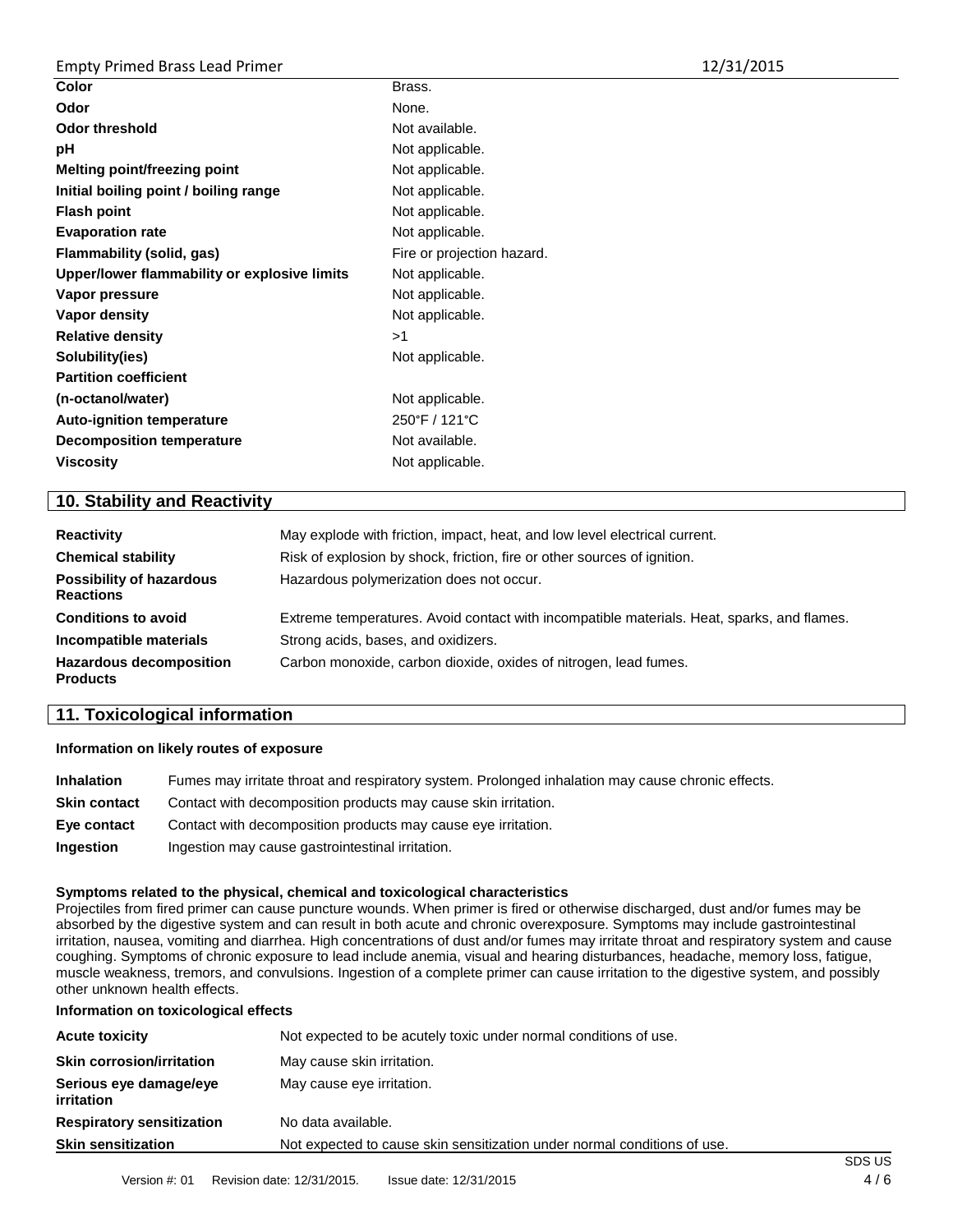# Empty Primed Brass Lead Primer 12/31/2015

**Germ cell mutagenicity** This product or any of its ingredients are not known or reported to be mutagenic.

**Carcinogenicity** The National Toxicology Program (NTP) considers lead compounds reasonably anticipated to be a human carcinogen.

| <b>Chemical Name</b> | <b>CAS Number</b> | <b>ACGIH</b> | <b>IARC</b>          | <b>NTP</b>             |
|----------------------|-------------------|--------------|----------------------|------------------------|
| Lead Styphnate       | 15245-44-0        | Not Listed   | Lead compounds -     | Lead compounds -       |
|                      |                   |              | Not classifiable (3) | Reasonably anticipated |
|                      |                   |              |                      | to be a human          |
|                      |                   |              |                      | carcinogen             |

| <b>Reproductive toxicity</b><br>Specific target organ toxicity -<br>single exposure | May damage fertility or the unborn child.<br>Not classified.                                                                       |
|-------------------------------------------------------------------------------------|------------------------------------------------------------------------------------------------------------------------------------|
| Specific target organ toxicity -<br>repeated exposure                               | May cause damage to organs (central nervous system, blood, kidney, reproductive system) through<br>prolonged or repeated exposure. |
| <b>Aspiration hazard</b>                                                            | Due to the physical form of the product it is not an aspiration hazard.                                                            |
| <b>Chronic effects</b>                                                              | Prolonged or repeated exposure to decomposition products may cause chronic effects.                                                |

# **12. Ecological Information**

| <b>Ecotoxicity</b>               | Not expected to be hazardous to the aquatic environment in its present form. |
|----------------------------------|------------------------------------------------------------------------------|
| Persistence and degradability    | No data available on product mixture.                                        |
| <b>Bioaccumulative potential</b> | No data available on product mixture.                                        |
| Mobility in soil                 | No data available on product mixture.                                        |
| Other adverse effects            | No other adverse environmental effects known.                                |

# **13. Disposal Considerations**

### **Disposal instructions**

Dispose of in accordance with applicable federal, state, and local regulations. Do not discharge into drains, water courses or onto the ground. Primers should be returned to the package in which they were originally contained. These packages have been specifically designed to protect primers during shipment and storage and also to protect the consumer. If this is not possible, submerge in oil.

### **Local disposal regulations**

Dispose of in accordance with local regulations.

### **Waste from residues / unused products**

Care must be taken to prevent environmental contamination from the use of this material. The user has the responsibility to dispose of unused material, residues, and containers in compliance with all relevant laws and regulations. Dispose in accordance with all applicable regulations. Do not discharge into drains, water courses or onto the ground.

## **Contaminated packaging**

Dispose of in accordance with federal, state and local regulations.

# **14. Transport Information**

| <b>DOT</b>                                                                                                                                     |                                                                                                                                                                  |
|------------------------------------------------------------------------------------------------------------------------------------------------|------------------------------------------------------------------------------------------------------------------------------------------------------------------|
| UN Number:                                                                                                                                     | UN0055                                                                                                                                                           |
| UN Proper Shipping Name:                                                                                                                       | Cases, cartridge, empty with primer                                                                                                                              |
| Transport Hazard Class(es):                                                                                                                    | None                                                                                                                                                             |
| Packing Group:                                                                                                                                 |                                                                                                                                                                  |
| Special precautions for user:                                                                                                                  | This material is not regulated as hazardous materials in the USA                                                                                                 |
| <b>IATA</b><br>UN Number:<br><b>UN Proper Shipping Name:</b><br>Transport Hazard Class(es):<br>Packing Group:<br>Special precautions for user: | UN0055<br>Cases, cartridge, empty with primer<br>1.4S<br>Ш<br>This material is a dangerous good for transport. All involved staff must be appropriately trained. |